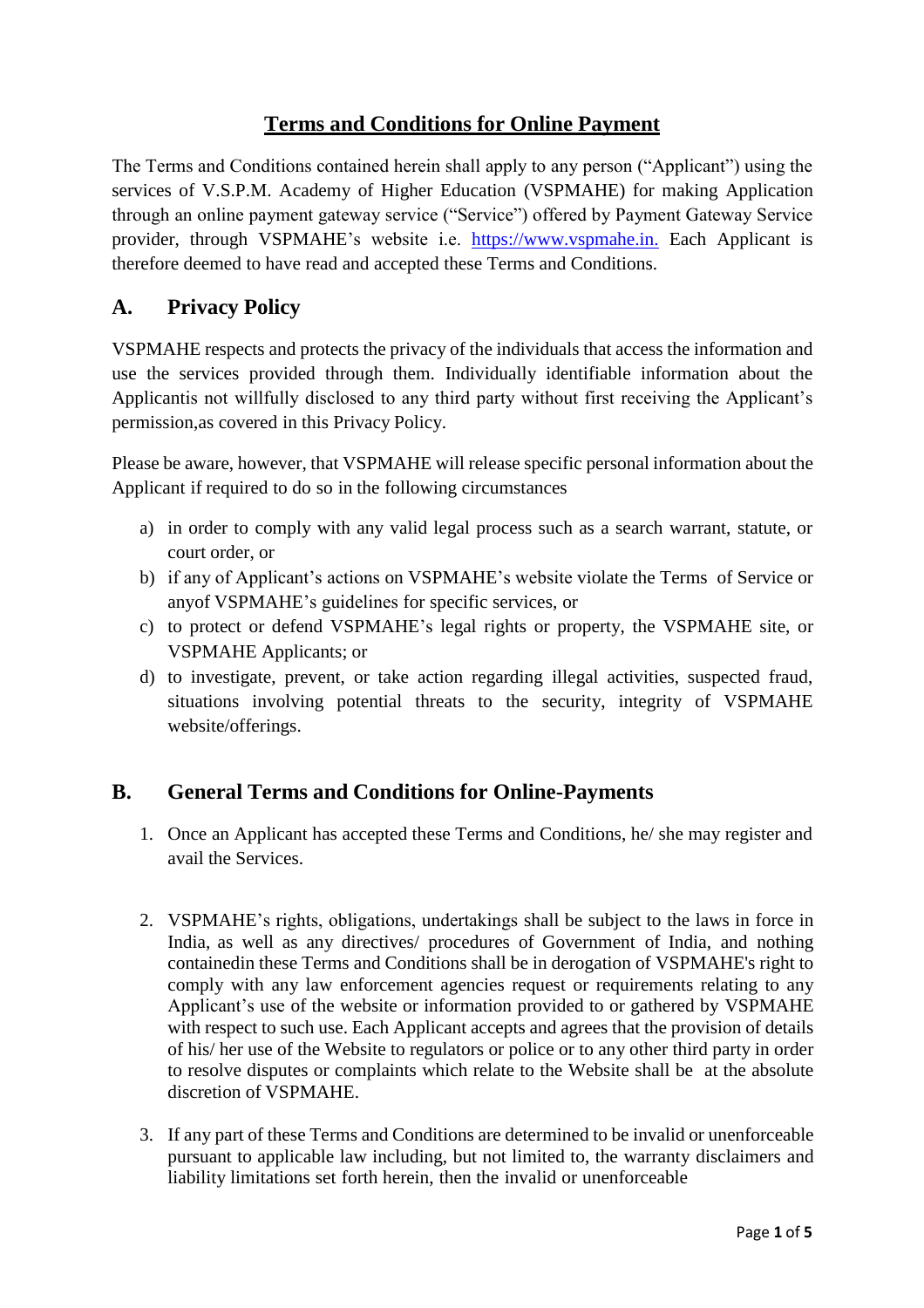provision will be deemed superseded by a valid, enforceable provision that most closely matches the intent of the original provision and the remainder of these Terms and Conditions shall continue in effect.

- 4. These Terms and Conditions constitute the entire agreement between the Applicant and VSPMAHE. These Terms and Conditions supersede all prior or contemporaneous communications and proposals, whether electronic, oral, or written, between the Applicant and VSPMAHE. A printed version of these Terms and Conditions and of any notice given in electronic form shall be admissible in judicial or administrative proceedings based upon or relating to these Terms and Conditions to the same extent and subject to the same conditions as other business documents and records originally generated and maintained in printed form.
- 5. The entries in the books of VSPMAHE and/or the Payment Service Providers kept in theordinary course of business of VSPMAHE and/or the Payment Service Providers withregard to transactions covered under these Terms and Conditions and matters therein appearing shall be binding on the Applicant and shall be conclusive proof of thegenuineness and accuracy of the transaction.

# **C. Limitation of Liability**

- 1. VSPMAHE has made this Service available to the Applicant as a matter of convenience. VSPMAHE expressly disclaims any claim or liability arising out of the provision of this Service. The Applicant agrees and acknowledges that he/she shall be solely responsible for his/ her conduct and that VSPMAHE reserves the right to terminate the rights to use the Service immediately without giving any prior notice thereof.
- 2. VSPMAHE and/or the Payment Service Providers shall not be liable for any inaccuracy, error or delay in, or omission of (a) any data, information or message, or (b) the transmission or delivery of any such data, information or message; or (c) any loss or damage arising from or occasioned by any such inaccuracy, error, delay or omission, nonperformance or interruption in any such data, information or message. Under no circumstances shall the VSPMAHE and/or the Payment Service Providers, its employees, directors, and its third party agents involved in processing, delivering or managing the Services, be liable for any direct, indirect, incidental, special or consequential damages, or any damages whatsoever, including punitive or exemplary arising out of or in any way connected with the provision of or any inadequacy or deficiency in the provision of the Services or resulting from unauthorized access or alteration of transmissions of data or arising from suspension or termination of the **Services**
- 3. VSPMAHE and the Payment Service Provider(s) assume no liability whatsoever forany monetary or other damage suffered by the Applicant on account of:
	- (I) the delay, failure, interruption, or corruption of any data or other information transmitted in connection with use of the Payment Gateway or Services in connection thereto; and/ or
	- (ii) Any interruption or errors in the operation of the Payment Gateway.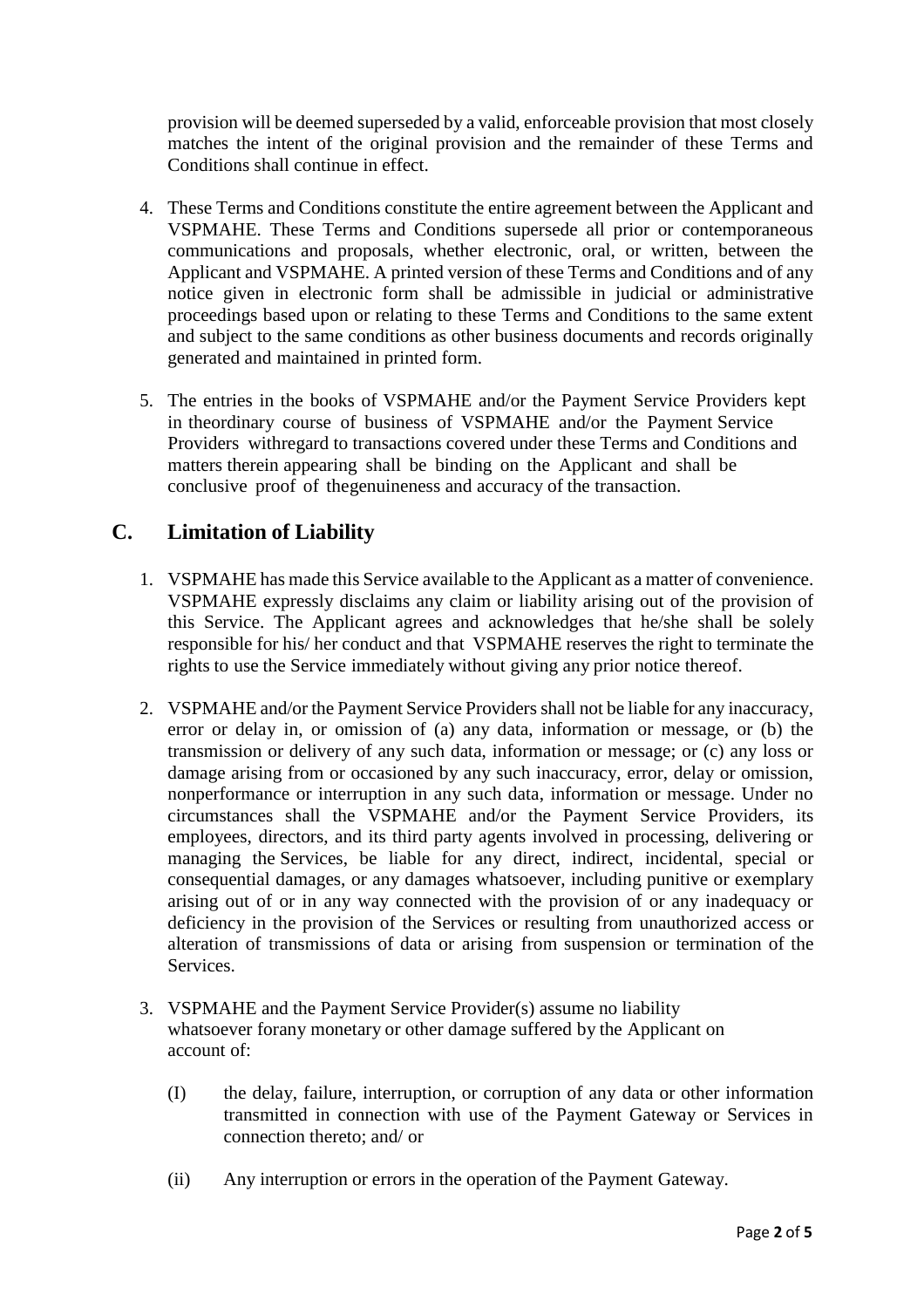- 4. The Applicant shall indemnify and hold harmless the Payment Service Provider(s) and VSPMAHE and their respective officers, directors, agents, and employees, from any claim or demand, or actions arising out of or in connection with the utilization of the Services.
- 5. The Applicant agrees that VSPMAHE or any of its employees will not be held liable by the Applicant for any loss or damages arising from your use of, or reliance upon the information contained on the Website, or any failure to comply with these Terms and Conditions where such failure is due to circumstance beyond VSPMAHE's reasonable control.

#### **D. Miscellaneous Conditions:**

- 1. The Applicant agrees, understands and confirms that his/ her personal data including without limitation details relating to debit card/ credit card transmitted over the Internet may be susceptible to misuse, hacking, theft and/ or fraud and that VSPMAHE or the Payment Service Provider(s) have no control over such matters.
- 2. Although all reasonable care has been taken towards guarding against unauthorized use of any information transmitted by the Applicant, VSPMAHE does not represent or guarantee that the use of the Services provided by/ through it will not result in theft and/or unauthorized use of data over the Internet.
- 3. VSPMAHE, the Payment Service Provider(s) and its affiliates and associates shall not be liable, at any time, for any failure of performance, error, omission, interruption, deletion, defect, delay in operation or transmission, computer virus, communications line failure, theft or destruction or unauthorized access to, alteration of, or use of information contained on the Website.
- 4. The total e-payment online transactions are executed using state of the art technology (SSL) to ensure secured transaction. VSPMAHE shall not be liable for any failure by the Applicant or third party making payment of Fees to properly protect data from being seen on their screen by other persons or otherwise obtained by such persons, during the online payment process or in respect of any omission to provide accurate information in the course of the online payment process.

# **E. Debit/Credit Card, Bank Account Details**

- 1. The Applicant agrees that the debit/credit card details provided by him/ her for use of the aforesaid Service(s) must be correct and accurate and that the Applicant shall not use a debit/ credit card, that is not lawfully owned by him/ her or the use of which is not authorized by the lawful owner thereof. The Applicant further agrees and undertakes to provide correct and valid debit/credit card details.
- 2. The Applicant may pay his/ her application fees to VSPMAHE by using a debit/credit card or through online banking account. The Applicant warrants, agrees and confirms that when he/ she initiates a payment transaction and/or issues an online payment instruction and provides his/ her card / bank details: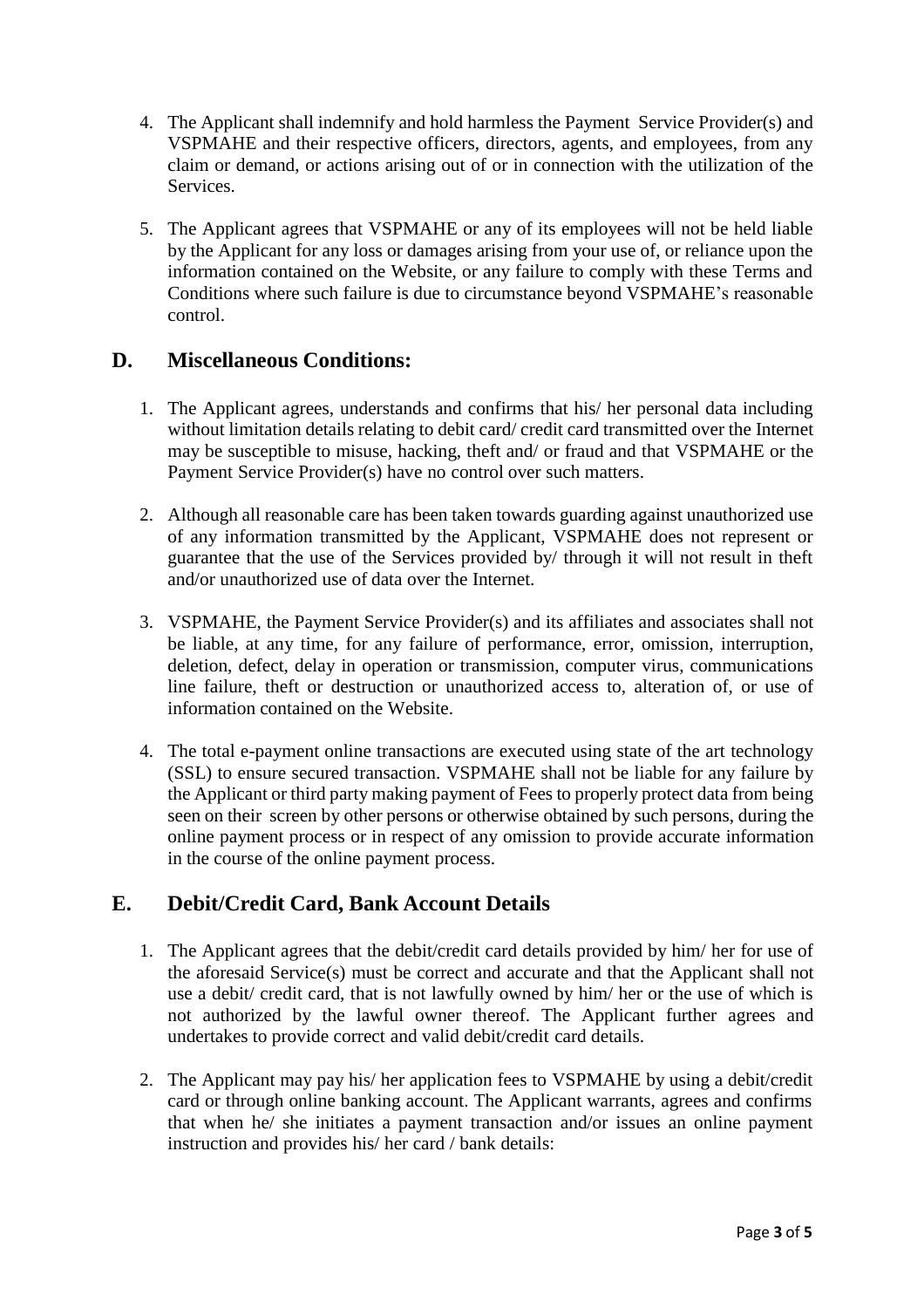- i. The Applicant is fully and lawfully entitled to use such credit / debit card, bank account for such transactions;
- ii. The Applicant is responsible to ensure that the card/ bank account details provided by him/ her are accurate;
- iii. The Applicant authorizes debit of the nominated card/ bank account for the payment of fees selected by such Applicant along with the applicable Fees.
- iv. The Applicant is responsible to ensure that sufficient credit is available on the nominated card/ bank account at the time of making the payment to permit the payment.

#### **F. Transaction Charges**

VSPMAHE does not charge any processing fee or service charge from the Applicants for online payment. However applicants have to bear the necessary transaction charge plus service tax applicable for online payment of Application fee. This charge will be taken by e-payment solution provider for giving this service. Charges are mentioned in VSPMAHE payment Portal where Applicant proceeds for online payment.

#### **G. Payment Gateway /Net Banking Disclaimer**

The Service is provided in order to facilitate access to pay Application fee online. VSPMAHE orthe Payment Service Provider(s) do not make any representation of any kind, express or implied, as to the operation of the Payment Gateway other than what is specified in the Website for this purpose. By accepting/ agreeing to these Terms and Conditions, the User expressly agrees that his/ her use of the aforesaid online payment Service is entirely at own risk and responsibility of the User.

#### **H. Refund and Cancellation Policy**

- 1. Refund for Charge Back Transaction: In the event there is any claim for/ of charge back by the Applicant for any reason whatsoever, such Applicant shall immediately approach VSPMAHE with his/ her claim details and claim refund from VSPMAHE alone. Such refund (if any) shall be made only by VSPMAHE via payment gateway or by means of a demand draft or such other means as VSPMAHE deems appropriate. No claims for refund/ charge back shall be made by any Applicant to the Payment Service Provider(s) and in the event such claim is made it shall not be entertained.
- 2. In these Terms and Conditions, the term "Charge Back" shall mean, approved and settled credit card or net banking purchase transaction(s) which are at any time refused, debited or charged back to merchant account (and shall also include similar debits to Payment Service Provider's accounts, if any) by the acquiring bank or credit card company for any reason whatsoever, together with the bank fees, penalties and other charges incidental thereto.
- 3. Refund for fraudulent/duplicate transaction(s): The Applicant shall directly contact VSPMAHE for any fraudulent transaction(s) on account of misuse of Card/ Bank details by